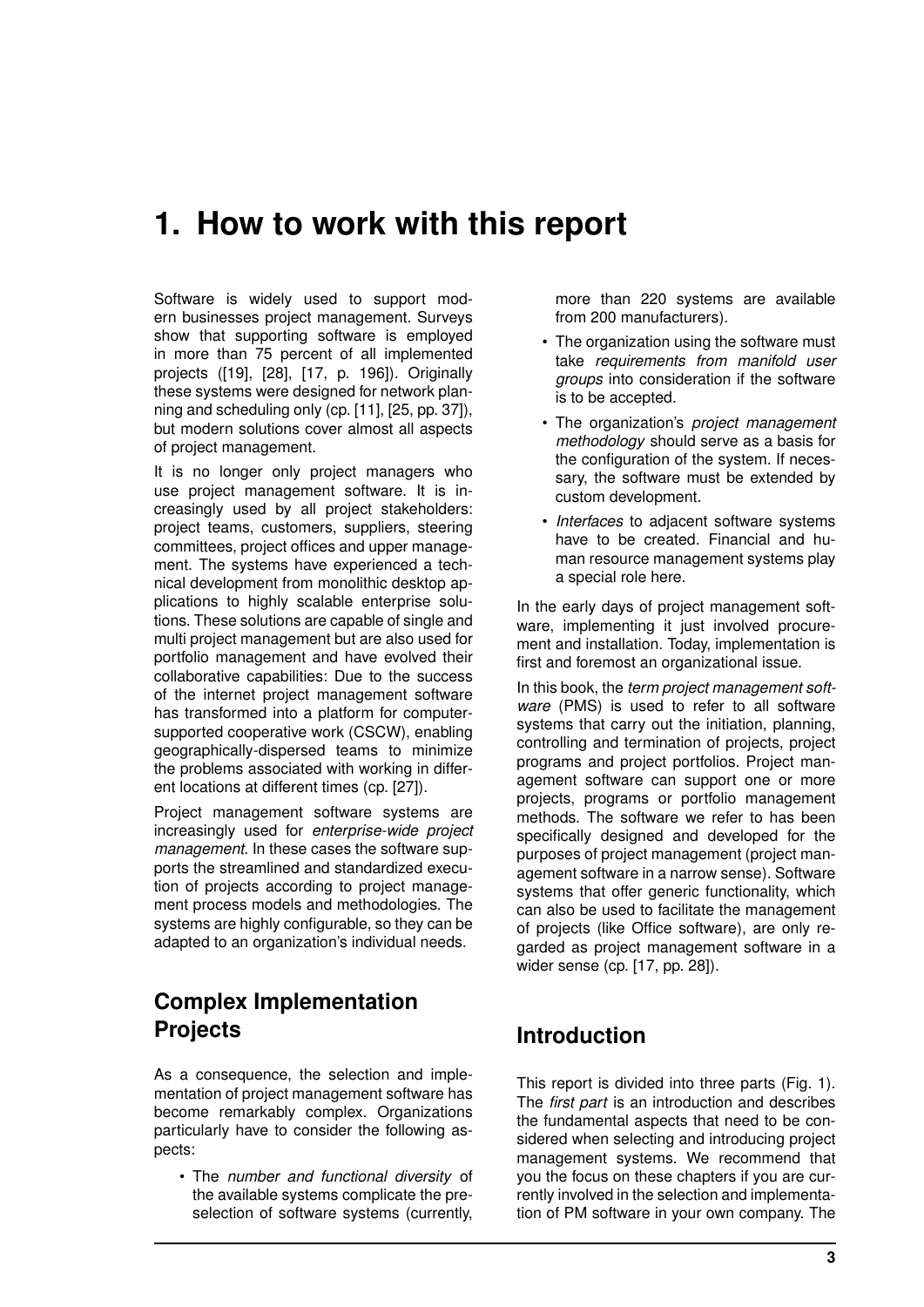| PART I - ARCHITECTURES AND TECHNOLOGIES                                                |                          |                                              |                         |
|----------------------------------------------------------------------------------------|--------------------------|----------------------------------------------|-------------------------|
| 1 - How to Use This Study                                                              |                          |                                              |                         |
| 2 - The Product Selection Process                                                      |                          | 3 - Implementing Project Management Software |                         |
| A Process Model for Selecting and Implementing Project (Portfolio) Management Software |                          |                                              |                         |
| 4 - Architectures and Technologies                                                     | 5 - PM Software Maturity |                                              | 6 - The M-Model         |
| 7 - Project Management Software Functionality                                          |                          |                                              |                         |
| The Conceptual Basics of the Market Overview                                           |                          |                                              |                         |
| PART II - MARKET OVERVIEW                                                              |                          |                                              |                         |
| 8 - Research Design                                                                    | 2 - Software Details     |                                              | 10 - Product Comparison |
| Detailed Product Analysis and Description                                              |                          |                                              |                         |
| PART III - APPENDIX                                                                    |                          |                                              |                         |

Figure 1.: Structure of the Project Management Software Systems Report

information in these chapters summarizes both current scientific findings and practical experiences from actual implementation projects, in which different products were utilized.

The chapter "*Technical aspects of PM software*" contains a brief outline of the technical characteristics and distinguishing features of the project management software products available today. You will only require more precise details if, for example, you are a representative of the IT department and are responsible for the installation and maintenance of the acquired software. In this case you will already be acquainted with the technicalities and can skip this chapter. It is aimed at those who are approaching PM software from the project management viewpoint.

Each new version of a software brings with it new functions. The order in which manufacturers implement certain functions is frequently similar. It follows the various application scenarios in the company over the course of an increasing degree of project management maturity (beginning with the planning of individual projects and progressing through to the planning and controlling of complex project portfolios or multi-project environments). The *maturity model for project management software* describes these areas of application and the typical, sometimes compulsory, development that many project management software products go through over the course of time.

This report weighs up the project management software available using the *M-Model*, a functional reference framework that places the features they offer in a process-orientated context. The chapter dealing with the "M-Model" describes how we evaluate software. It also illustrates the relationship between this processorientated representation of project management and thematic arrangements – for instance according to the ICB IPMA Competence Baseline.

The chapter on software functionality provides an *overview of the functionality* offered by modern software systems. It is based on the structure of the M-Model. Taking over 50 topical groups with a total of more than 270 individual software features as a starting point, this chapter describes the criteria we applied when analyzing the products in this report. It is also suitable for checking whether your own software requirements have taken everything into consideration. You can draw up your own requirement profile using the one contained in this report by using the enclosed check list.